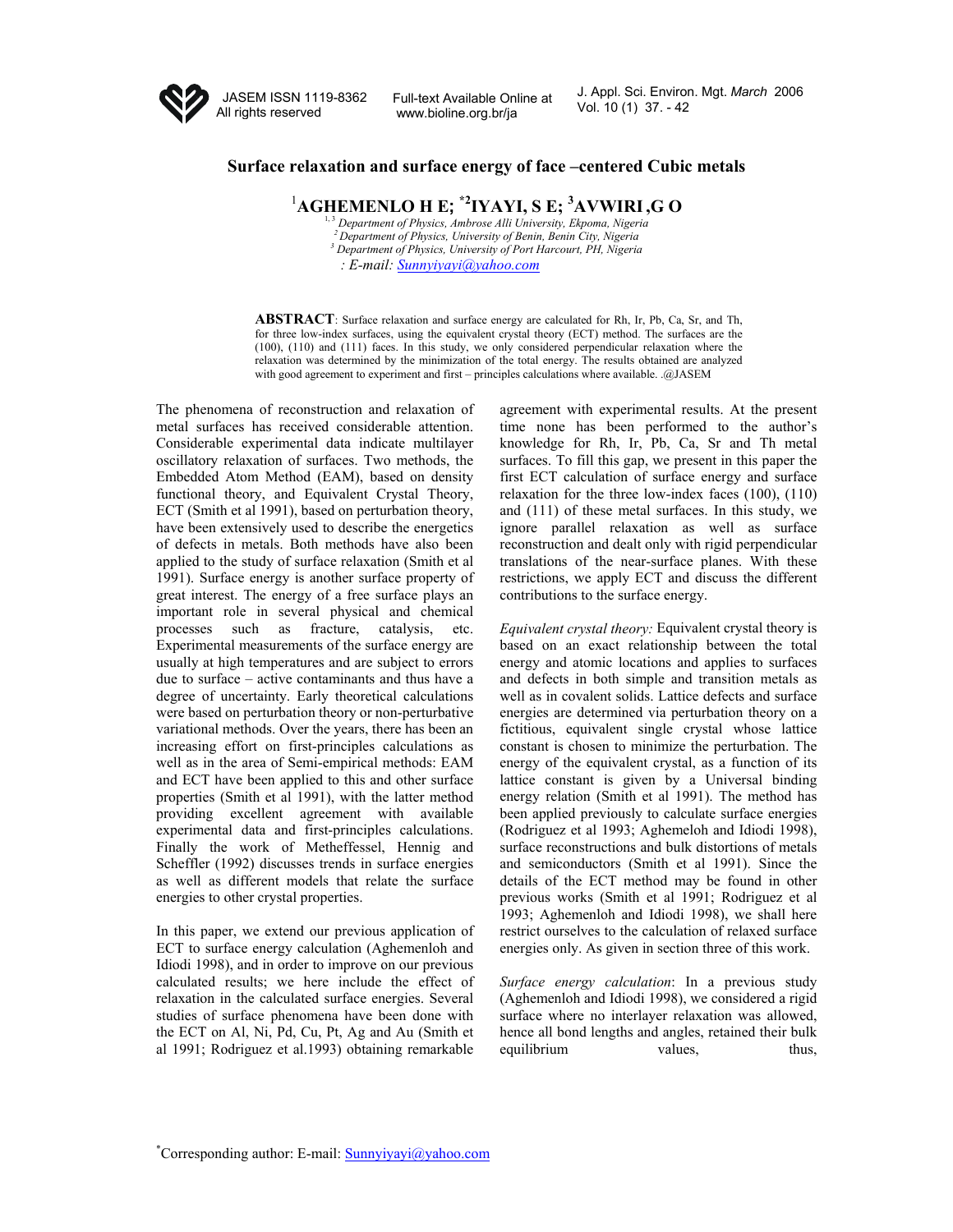$F^*(a_2^*) = F^*(a_3^*) = F^*(a_4^*) = 0$ . The surface energy was therefore obtained by solving for the 'volume' term represented by  $F^*(a_1^*)$  only. If we now consider the simplest surface relaxation, that is, a rigid displacement of the surface layer towards the bulk, the contribution from the higher order anisotropic terms must be included. Letting the planes close to the surface relax turns on the other three contributions to the energy. Some bonds are compressed, contributing to  $F^*(a_2^*)$ , the bond angles near the surface as well as the difference between face diagonal are distorted, generating an increase of energy via  $F^*(a_3^*)$  and  $F^*(a_4^*)$ . Also, allowing the atoms in the surface region to relax introduces the additional complexity of including in the calculation more nonequivalent atoms, located in deeper layers. Many – atom effects, which are represented in the ECT by the inclusion of the three – atom bond – angle anisotropy and the four – atom face diagonal distortion terms (see the third and fourth term in the RHS of Eq. (2) of Rodriguez et al 1993) are necessary but, in the case of surface energy calculations of metals, of very little relevance. As have been shown in other previous ECT works, they introduce a small correction, usually of the order of

1% of the leading term in Eq. (2) of Rodriguez et al (1993). This is however not the case for semiconductors, where angular anisotropies are a significant contribution to the surface energy.

*Calculation of relaxed surface energy for (100) surface:* This subsection provides an application of the ECT method to an fcc (100) metallic surface, where only the surface plane is allowed to relax. All atoms in a given plane are identical; therefore we only need to evaluate the contribution of a single nonequivalent atom per plane. Moreover, only two to three planes have to be considered in this calculation: atoms in the fourth plane and below find themselves in equilibrium, bulk-like environment. The data by Bozzolo et al (1993) shows the (100) surface of Fcc metals. Let assume that the top plane  $(i = 1)$  is lightly contracted by a distance x towards the first plane below the surface  $(i = 2)$ , but both the  $i = 2$  and  $i = 3$ planes as well as any other plane below are at equilibrium positions. The rigid inter-planar spacing is  $d = a/2$  (a is the equilibrium lattice parameter); therefore, the distance between  $j = 1$  and  $j = 2$  is a/2x. Following the labeling of Bozzolo et al 1993, we write the ECT equations for the atoms  $A_1$ ,  $B_1$  and  $C_1$ in terms of the distances between atoms of nearest and next nearest neighbors:

$$
12 R_{ec}^p \exp(-\alpha R_{ec}) + 6(\sqrt{2}R_{ec})^p \exp[-(\alpha + 1/\lambda)\sqrt{2}R_{ec}]
$$
  
- 4r\_{A\_1A\_2}^p \exp(-\alpha r\_{A\_1A\_2}) - 4r\_{A\_1B\_1}^p \exp(-\alpha r\_{A\_1B\_1})  
- 4r\_{A\_1A\_3}^p \exp[-(\alpha + 1/\lambda)r\_{A\_1A\_3}] - r\_{A\_1C\_1}^p \exp[-(\alpha 1/\lambda)r\_{A\_1C\_1}] = 0 (j = 1) (1)

$$
12 R_{ec}^{p} \exp(-\alpha R_{ec}) + 6(\sqrt{2}R_{ec})^{p} \exp[-(\alpha + 1/\lambda)\sqrt{2}R_{ec}]
$$
  
- 8r\_{B\_1B\_2}^{p} \exp(-\alpha r\_{B\_1B\_2}) - 4r\_{B\_1A\_1}^{p} \exp(-\alpha r\_{B\_1A\_1})  
- 5r\_{B\_1B\_3}^{p} \exp[-(\alpha + 1/\lambda)r\_{B\_1B\_3}] = 0 \quad (j = 2) (2)

$$
12 R_{ec}^p \exp(-\alpha R_{ec}) + 6(\sqrt{2}R_{ec})^p \exp[-(\alpha + 1/\lambda)\sqrt{2}R_{ec}]
$$
  
- 12r\_{C\_1C\_2}^p \exp(-\alpha r\_{C\_1C\_2}) - 5r\_{C\_1C\_3}^p \exp[(\alpha + 1/\lambda)r\_{C\_1C\_3}]  
- r\_{C\_1A\_1}^p \exp[-(\alpha + 1/\lambda)r\_{C\_1A\_1}] = 0 \quad (j = 3) (3)

where

$$
r_{A_1A_2} = r_{B_1B_2} = r_{C_1C_2} = R_o = a/\sqrt{2}
$$
\n(4)

$$
r_{A_1B_1} = r_{B_1A_1} = r_x = \sqrt{a^2/2 + x^2 - a.x}
$$
  
\n
$$
r_{A_1A_3} = r_{B_1B_3} = r_{C_1C_3} = S_o = a
$$
\n(6)

and

$$
r_{A_1C_1} = r_{C_1A_1} = S_x = a - x \tag{7}
$$

Equations (1-3) are then solved, for each value of  $x$ , for the equivalent crystal nearest neighbor distance  $R_{ec}$ . Finally, the 'volume' contribution to the surface energy is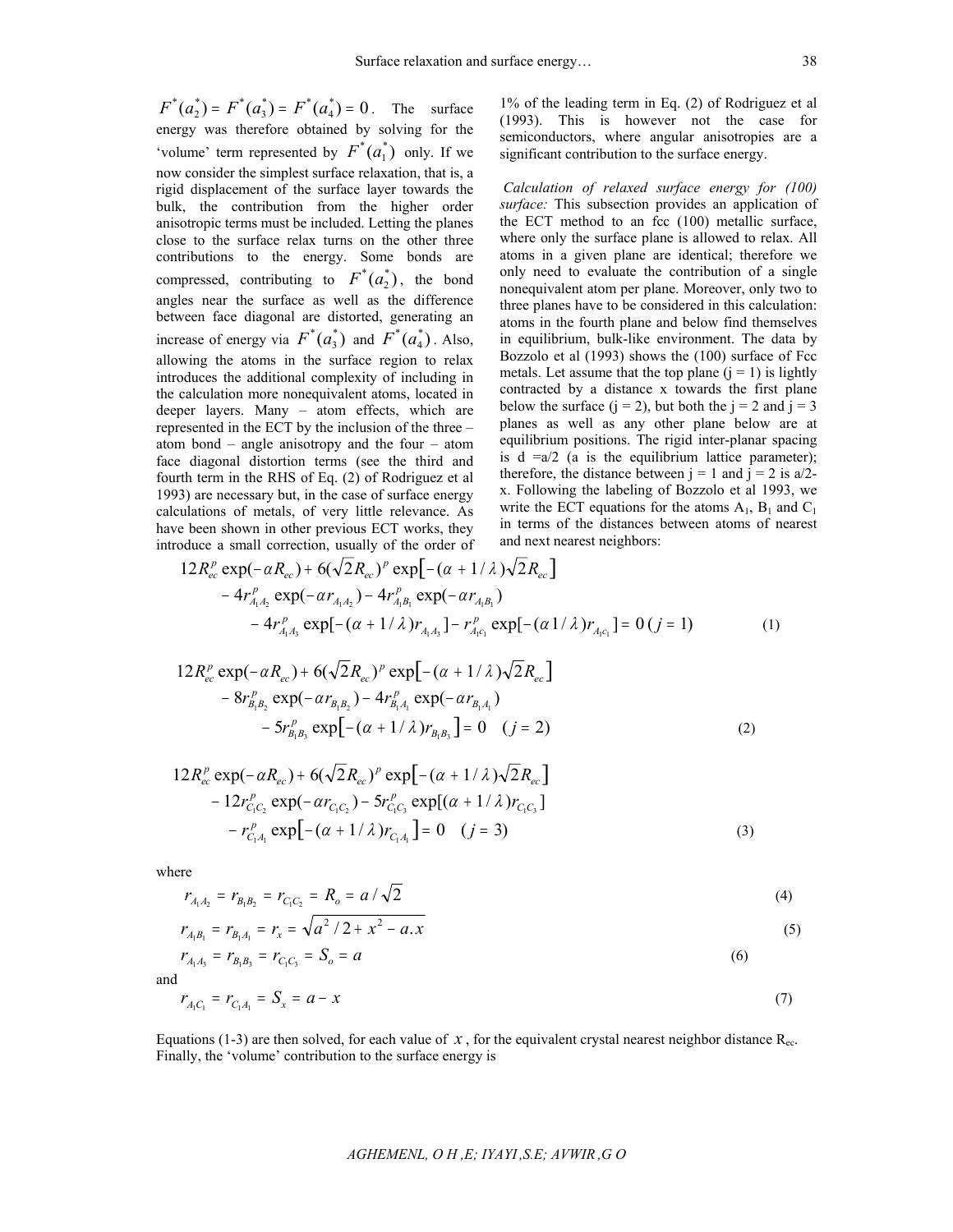$$
\sigma_1 = \frac{\Delta E}{A} \sum_{j=1}^3 F^* \big( a_{1,j}^*(x) \big) \tag{8}
$$

where

$$
a_{1,j}^* = (R_{ec}^{(j)}/c - r_{WSE})/l
$$
\n(9)

A is the surface area and F\* is given by Eq. (3) of Rodriguez et al. (1993).

Next, we compute the bond length anisotropy contribution to the surface energy (for atoms  $A_1$  and  $B_1$ ) associated with this defect:

$$
12 R_{ec}^p \exp(-\alpha R_{ec}) - 12 R_o^p \exp(-\alpha R_o)
$$
  
+  $4 A_2 R_o^p (r_x - R_o) \exp[-\beta (r_x - R_o)] = 0$  (atom  $A_1$ ) (10)

The equation for atom  $B_1$ , for this particular case is identical to Eq. (10). Eq. (10) is then solved with respect to Rec and the energy contribution is then

$$
\sigma_2 = \frac{\Delta E}{A} F^* \big( a_2^*(x) \big) \tag{11}
$$

where  $a_2^*$  is given by Eq. (7) of Rodriguez et al (1993)

The third term in the ECT expansion deals with bond – angle anisotropies. Contributions to  $\sigma_3$  comes from atoms for which the angle between the nearest neighbours departs from its equilibrium value  $\theta_0$  ( $\theta_0 = 90^\circ$ ) for fcc metals). Following the conversion described by Smith et al (1991), i.e., if an atom is missing one or more nearest neighbours then  $F^*(a_3^*(i,j,k)) = 0$  for that atom and the atoms in the top layer do not contribute to  $\sigma_3$ . The only contribution then arises from the atoms in the first layer below the surface (j = 2), for which we solve the transcendental equation

$$
12R_{ec}^p \exp(-\alpha R_{ec}) - 12R_o^p \exp(-\alpha R_o) + A_3 R_o^p \exp[-\alpha (r_x - R_o)]\sin[\theta - \theta_o] = 0 \qquad (12)
$$

where

$$
\theta = \frac{Cos^{-1}}{2r_x R_o} \left[ \frac{r_x^2 + R_o^2 - S_x^2}{2r_x R_o} \right]
$$
\n(13)

Equation (12) is solved with respect to  $R_{ec}$  and the bond – angle contribution is then

$$
\sigma_3 = \frac{4\Delta E}{A} F^* \left( a_3^*(x) \right) \tag{14}
$$

Summarizing, the surface energy of an fcc (100) face, where only the top layer is allowed to relax, is given by

$$
\sigma = \Delta E \left[ \sum_{j=1}^{3} F^* \left( a_{1,j}^*(x) \right) + F^* \left( a_2^*(x) \right) + 4F^* \left( a_3^*(x) \right) \right]
$$
(15)

The calculation of the contribution to the defect energy from  $a_4^*$  has been ignored in this study. Equations similar to Eq.  $(1-15)$  can also be written down for the  $(111) - (110)$  – faces. Such details are ignored here.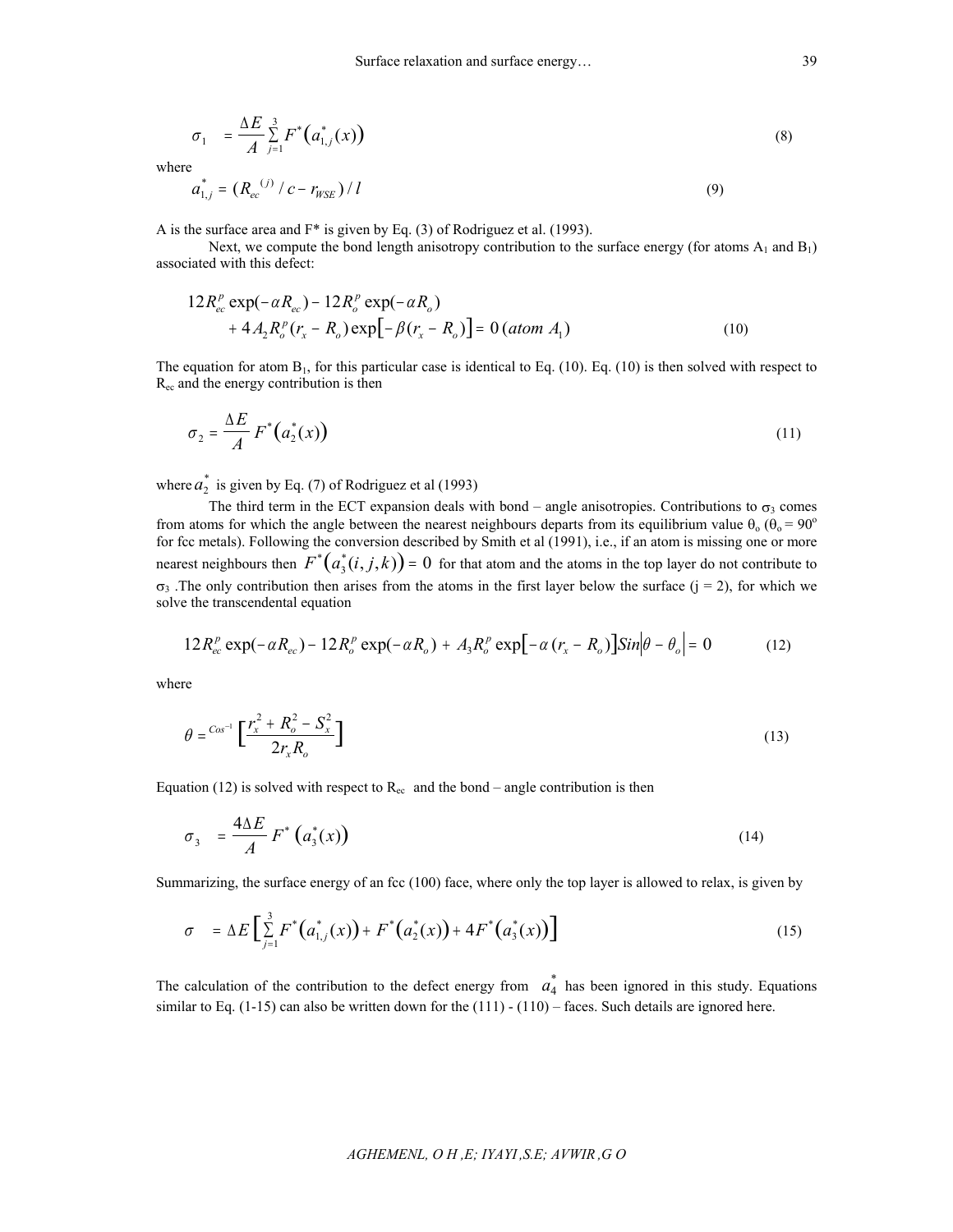| Element | Cohesive<br>Energy<br>ΔE | Lattice<br>constant<br>a | Vac. Form.<br>Energy<br>$E_{i\nu}^{\,j}$ | $c_{11}$ | <b>Elastic Constants</b><br>$c_{12}$ | $c_{44}$ | Bulk<br>modulus<br>B |
|---------|--------------------------|--------------------------|------------------------------------------|----------|--------------------------------------|----------|----------------------|
| Rh      | 5.75                     | 3.80                     | 1.71                                     | 4.13     | 1.94                                 | 1.84     | 2.704                |
| Ir      | 6.94                     | 3.84                     | 2.35                                     | 6.0      | 2.6                                  | 2.7      | 3.704                |
| Pb      | 2.04                     | 4.95                     | 0.5                                      | 0.466    | 0.392                                | 0.144    | 0.488                |
| Ca      | 1.84                     | 5.58                     | 0.6                                      | 0.228    | 0.16                                 | 0.14     | 0.152                |
| Sr      | 1.72                     | 6.08                     | 0.6                                      | 0.147    | 0.0574                               | 0.099    | 0.116                |
| Th      | 6.20                     | 5.08                     | 2.0                                      | 0.753    | 0.489                                | 0.478    | 0.543                |

**Table 1**. Experimental input for fcc metals.

## **RESULTS AND DISCUSSIONS**

In this section we report surface energies for six fcc metals. The ECT method requires as experimental input, the three bulk elastic constants, the bulk cohesive energy, the bulk lattice constants and the vacancy formation energy. These are collected together in Table 1 above and they have been employed to compute the ECT constants in Table 2. The different contributions of surface energy arising from the ECT expansion are displayed in Table 3, the surface energy are both for the rigid and relaxed case. From Table 3, it can be seen that the contributions from the bond – angle term  $\sigma_3$ , are very small when compared to the 'volume' and bond – compression term. It has been shown else where (Rodriguez et al. 1993; Bozzolo et al. 1993), that the bond-angle and the face – diagonal term of the ECT represents only 1 to 2% of the total energy, hence they are not of great relevance for the calculation of surface energies.

Table 2. Computed ECT Constants for Rh, Ir, Pb, Ca, Sr and Th

| Element                          | P                             | $\boldsymbol{o}$<br>$\mathcal{A}$                  | $o^{-1}$<br>$\overline{A}$<br>α                    | $\Omega$<br>$\overline{A}$<br>$\lambda$ (          | $x10^{-4}$<br>$A_2$                                   | $x10^{-4}$<br>$A_3$                                  | $x10^{-4}$<br>$A_4$                                   | $x10^{-4}$<br>D                              |
|----------------------------------|-------------------------------|----------------------------------------------------|----------------------------------------------------|----------------------------------------------------|-------------------------------------------------------|------------------------------------------------------|-------------------------------------------------------|----------------------------------------------|
| Rh<br>Ir<br>Pb<br>Ca<br>Sr<br>Th | 8<br>10<br>10<br>6<br>8<br>12 | 0.247<br>0.230<br>0.303<br>0.486<br>0.515<br>0.494 | 3.726<br>4.417<br>3.539<br>1.864<br>2.160<br>3.617 | 0.693<br>0.647<br>0.852<br>1.365<br>1.447<br>1.389 | 0.336<br>0.0273<br>0.0284<br>2.196<br>2.773<br>0.0629 | 0.938<br>0.082<br>0.0448<br>6.692<br>12.099<br>0.182 | 2.979<br>0.253<br>0.216<br>33.2.65<br>4.406<br>0.0848 | 10.835<br>0.890<br>1.195<br>103.98<br>14.307 |
|                                  |                               |                                                    |                                                    |                                                    |                                                       |                                                      |                                                       | 0.271                                        |

Table 3. Rigid and relaxed surface energies (in erg cm<sup>-2</sup>) for Rh, Ir, Pb, Ca, Sr and Th surfaces.

| Element   | Crystal | Rigid   | Relaxed    |            |            |
|-----------|---------|---------|------------|------------|------------|
|           | face    |         | $\sigma_1$ | $\sigma_2$ | $\sigma_3$ |
|           | (hkl)   |         |            |            |            |
| Rh        | (100)   | 3112.37 | 2956.21    | 39.90      | 3.49       |
|           | (110)   | 3251.56 | 3016.62    | 59.82      | 1.39       |
|           | (111)   | 2332.82 | 2258.82    | 22.10      | 0.00       |
| Ir        | (100)   | 3898.17 | 3742.10    | 41.10      | 3.94       |
|           | (110)   | 4040.15 | 3796.42    | 67.08      | 1.65       |
|           | (111)   | 2971.46 | 2883.82    | 35.52      | 0.00       |
| Pb        | (100)   | 568.30  | 531.21     | 8.18       | 0.12       |
|           | (110)   | 599.39  | 553.87     | 11.75      | 0.05       |
|           | (111)   | 418.86  | 403.20     | 5.62       | 0.00       |
| Ca        | (100)   | 486.57  | 443.90     | 4.79       | 0.25       |
|           | (110)   | 482.70  | 453.70     | 7.33       | 0.10       |
|           | (111)   | 356.19  | 346.24     | 3.43       | 0.00       |
| <b>Sr</b> | (100)   | 355.10  | 344.93     | 2.37       | 0.21       |
|           | (110)   | 369.05  | 352.36     | 3.96       | 0.09       |
|           | (111)   | 277.48  | 271.83     | 1.88       | 0.00       |
| Th        | (100)   | 1442.76 | 1419.69    | 6.16       | 0.31       |
|           | (110)   | 1510.56 | 1472.75    | 9.28       | 0.12       |
|           | (111)   | 1155.45 | 1143.50    | 3.36       | 0.00       |

The surface energies obtained from the three low – index faces of the six fcc metals are summarized in

Table 4, and are compared with the results from first – principles calculations (Methfessel et al 1992;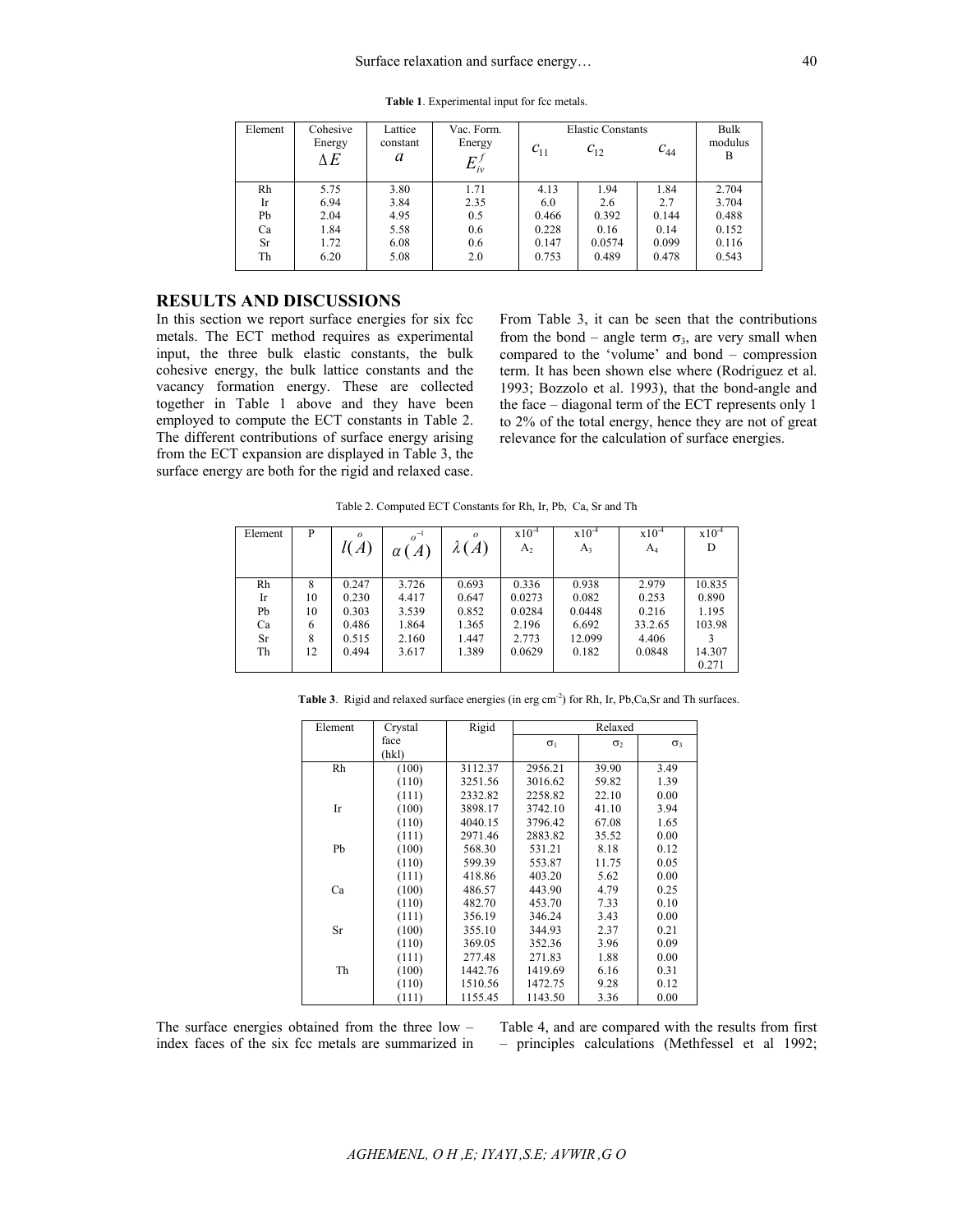Skriver and Rosengaard 1992), the Tight – binding (TB) method (Mehl and Papconstantopoulos 1996), the modified embedded atom method (MEAM) (Baskes 1992), and experiment (de Boer et al 1988)**.**  In all cases we find  $\sigma_{111} < \sigma_{100} < \sigma_{110}$ . Thus close packed surfaces are the most stable for the fcc metals. The ECT surface energies are uniformly larger and closer to experiment, than those obtained by TB. Our surface energies are generally closer to experiment than those obtained by the MEAM and in good agreement with first – principles calculations for the surface energy of Ca (111) and Sr (Skriver and

Rosengaard 1992). Our results for the top-layer relaxations are presented in Tables 5, and are compared with the results of other theoretical calculations and experiment of which the authors are aware. Table 5 shows that our ECT values are in good agreement with the first– principles calculation of Methfessel et al (1992) for the (100) and (111) faces of Rh. The ECT value of the (110) face of Rh are also in better agreement with experiment (Begley et al 1993) than the theoretical calculations of Sinnott et al. (1991) and Methfessel et al (1992).

| Element   | Crystal face | ECT       | First – Principles               | $TB^C$ | MEAM <sup>d</sup> | $Expte$ . |
|-----------|--------------|-----------|----------------------------------|--------|-------------------|-----------|
|           | (hkl)        | (Present) | Calculations                     |        |                   |           |
| Rh        | (100)        | 3000      | $2810^{\rm a}$ 2900 <sup>b</sup> | 2570   | 2900              | 2700      |
|           | (110)        | 3078      | $2880^{\circ}$                   | 2710   | 2920              |           |
|           | (111)        | 2281      | $2530^{\circ}$ 2780 <sup>b</sup> | 2460   | 2600              |           |
| Ir        | (100)        | 3787      | 3810 <sup>b</sup>                | 2950   | 2910              | 3000      |
|           | (110)        | 3865      |                                  | 3190   | 3060              |           |
|           | (111)        | 2919      | $3410^{b}$                       | 2590   | 2840              |           |
| Pb        | (100)        | 546       |                                  |        | 424               |           |
|           | (110)        | 566       |                                  |        | 431               |           |
|           | (111)        | 409       |                                  |        | 366               |           |
| Ca        | (100)        | 449       |                                  |        |                   | 490       |
|           | (110)        | 461       |                                  |        |                   |           |
|           | (111)        | 350       | $352^b$                          |        |                   |           |
| <b>Sr</b> | (100)        | 348       |                                  |        |                   | 410       |
|           | (110)        | 356       |                                  |        |                   |           |
|           | (111)        | 274       | 287 <sup>b</sup>                 |        |                   |           |
| Th        | (100)        | 1426      |                                  |        |                   |           |
|           | (110)        | 1482      |                                  |        |                   |           |
|           | (111)        | 1147      |                                  |        |                   |           |

**Table 4**. Surface energies (in erg cm<sup>-2</sup>) for fcc metals

a: FP LMTO calculations (Methfessel et al. 1992); b: LMTO – ASA calculations (Skriver and Rosengaard 1992); c: Tight-binding total ; energy calculations (Mehl and Papaconstantopoulos 1996); d: Modified embedded atom calculations (Baskes 1992); e: Experimental surface energies tabulated by deBoer et al. (1988).

*Conclusion*: We have in this study extended the surface energy results of Aghemenloh and Idiodi (1998), by including the effect of relaxation on the calculated surface energy of Rh, Ir, Pb, Ca, Sr and Th. Very generally, the surface energies are found to be in good agreement with the results from first principles calculation and experiment. Our work on relaxation is good, as it gives the correct sign and magnitude of the top-layer relaxations where experimental and first – principles calculations are available.

*Acknowledgement*: We gratefully acknowledge enlightening communication with G. Bozzolo of Ohio Aerospace Institute, Cleveland, Ohio and J. Ferrante of Cleveland State University, Ohio, U.S.A.

## **REFERENCES**

- Aghemenloh, E; Idiodi, J O A (1998). Equivalent crystal theory of Fcc metal surfaces. J. Nig. Ass. Math. Phys. Vol. 2, 271-284.
- Baskes, M I (1992). Modified embedded-atom potentials for cubic materials and impurities. Phys. Rev. B46, 2727-2742
- Begley, A.M; Kim, S K; Jona, F; Marcus, P M (1993). Surface relaxation of Rh (001). Phys. Rev. B48, 12326-12329.
- Bozzolo, G; Ferrante, J; Rodriguez, A M (1993). Modelling of surfaces.1. Monatomic metallic surfaces using equivalent crystal theory. J. Comput – Aided Mater. Design. 1, 285-304